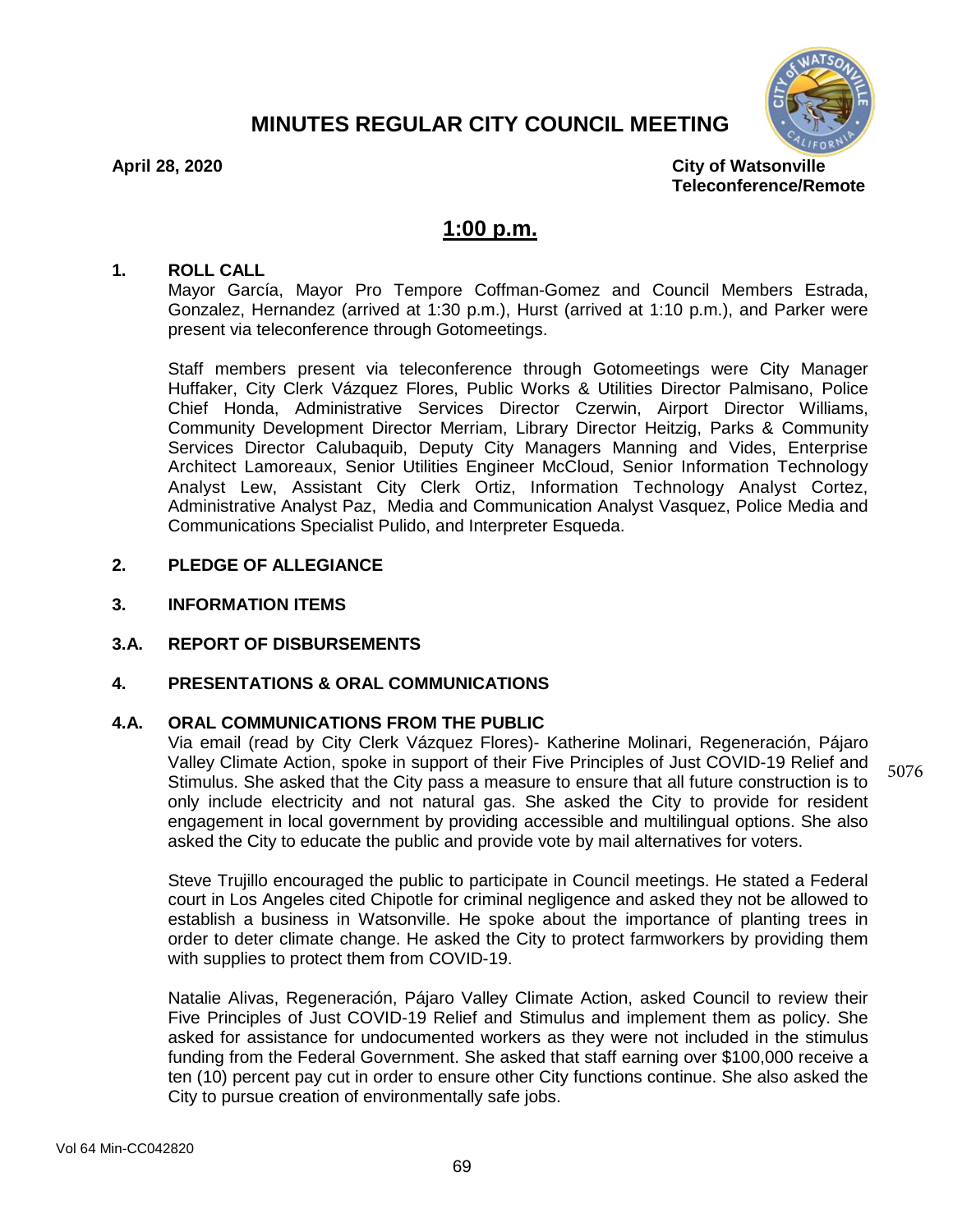# **4.B. ORAL COMMUNICATIONS FROM THE COUNCIL**

Member Estrada commended the City and public working to protect the community from spread of COVID-19 and assisting the most vulnerable members of society. He asked the public to comply with social distancing and shelter in place orders.

Member Parker commended Project Elderly for their assistance of seniors and asked the public to donate to their cause. She asked for a resolution establishing a daily time to celebrate essential workers.

Member Gonzalez thanked staff, the public, and non-profit organizations for their work to protect the community from spread of the COVID-19 and for assisting the most vulnerable members of society. He asked the public to comply with social distancing and shelter in place orders.

Mayor Pro Tempore Coffman-Gomez thanked staff, the public, and health care workers for their work to protect the community from spread of COVID-19 and for assisting the most vulnerable members of society. She asked the public to participate in Santa Cruz County Regional Transportation Commission's Transit Corridor Alternatives Analysis Survey. She announced Monterey Bay Community Power would reduce charges for electricity by 50% for the months of May and June. She stated Santa Cruz County Metropolitan Transit District was working to continue bus services for the community.

Member Hurst commended those following social distancing and shelter in place orders. He thanked Assembly Member Rivas for his assistance to farm workers in need of support during the COVID-19 Pandemic.

Mayor Garcia stated she was interviewed by KSCO, radio station, and stated they commended the City for efforts to protect the community from spread of COVID-19 and for assisting the most vulnerable members of society. She stated they offered to broadcast information for the City on their radio station. She stated Santa Cruz County Housing Authority reported Section 8 Housing Program participants had been financially impacted by COVID-19 Pandemic and would increase funding for the program until all funds were expended. She asked the City to explore funding Section 8 Housing Program. She invited the public to attend the Central Coast Climate Summit Series.

# **5. REPORTS TO COUNCIL—No Action Required**

# **5.A. COVID-19 ESSENTIAL SERVICES UPDATE**

5820

# **1) Oral Presentation**

The report was given by City Manager Huffaker.

# **2) City Council Clarifying & Technical Questions**

City Manager Huffaker answered questions from Mayor Pro Tempore Coffman-Gomez regarding COVID-19 testing operations at Ramsay Park, screening of participants of the mobile showers program, and mask distribution for residents and staff.

City Manager Huffaker answered questions from Member Estrada regarding COVID-19 testing operations at Ramsay Park, benefits the testing site would have on Watsonville, and data regarding business closures citywide. Member Estrada

5074

5074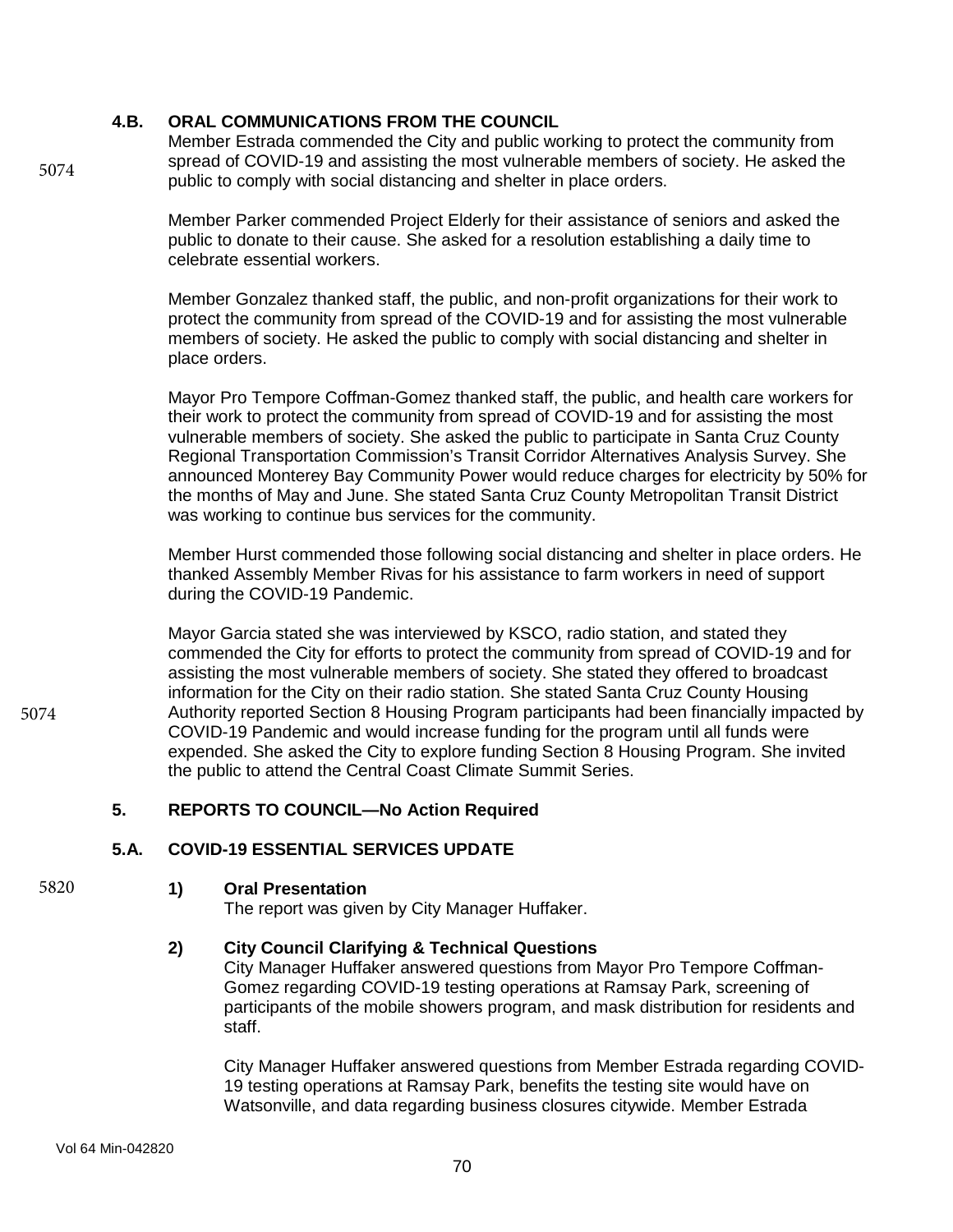suggested establishing maximum price for sale of face coverings due to mandates stemming from the COVID-19 Pandemic. 5820

In answering Member Parker, City Manager Huffaker spoke about future COVID-19 testing operations at Ramsay Park, sanitizing options available to the community, distribution of masks to the community, efforts to retain staff despite budget challenges, and efforts for the City to be the lead in Age Friendly Communities policies.

In answering Member Gonzalez, City Manager Huffaker spoke about reasons COVID-19 testing operations would be conducted at Ramsay Park instead of Watsonville Community Hospital. Member Gonzalez stated Community Action Board and other non-profits were distributing masks to those in need.

In answering Mayor Garcia, City Manager Huffaker spoke about efforts to disseminate COVID-19 information in Spanish and Mixteco.

# **3) Public Input**

City Manager Huffaker answered questions from Steve Trujillo regarding availability of hotel rooms for the homeless population, continuation of hotel developments on Lee Road, impacts on Transient Occupation Tax stemming from COVID-19, and plans for library management in lieu of retirement of Library Director Heitzig.

?Male asked for an update on Open Streets Watsonville. He asked for masks to be mandatory on the River Levee and in trails.

#### **6. CONSENT AGENDA**

#### **Public Input on any Consent Agenda Item (None)**

In answering Member Estrada, Airport Director Williams spoke about allowed use of \$69,000 Grant from Department of Transportation, Federal Aviation Administration (FAA) Coronavirus Aid, Relief, & Economic Security (Cares) Act Airport Grant Program.

In answering Member Gonzalez, City Manager Huffaker explained the Voluntary Time Off (VTO) program.

In answering Member Estrada, Human Resources Director Manning explained challenges in balancing VTO and early retirement requests.

In answering Member Gonzalez, Human Resources Director Manning explained the purpose of the VTO program and process used for its approval.

In answering Member Hernandez, City Manager Huffaker explained the intent of the VTO Program and those eligible to participate.

**MOTION:** It was moved by Member Gonzalez, seconded by Mayor Pro Tempore Coffman-Gomez and carried by the following vote to approve the Consent Agenda: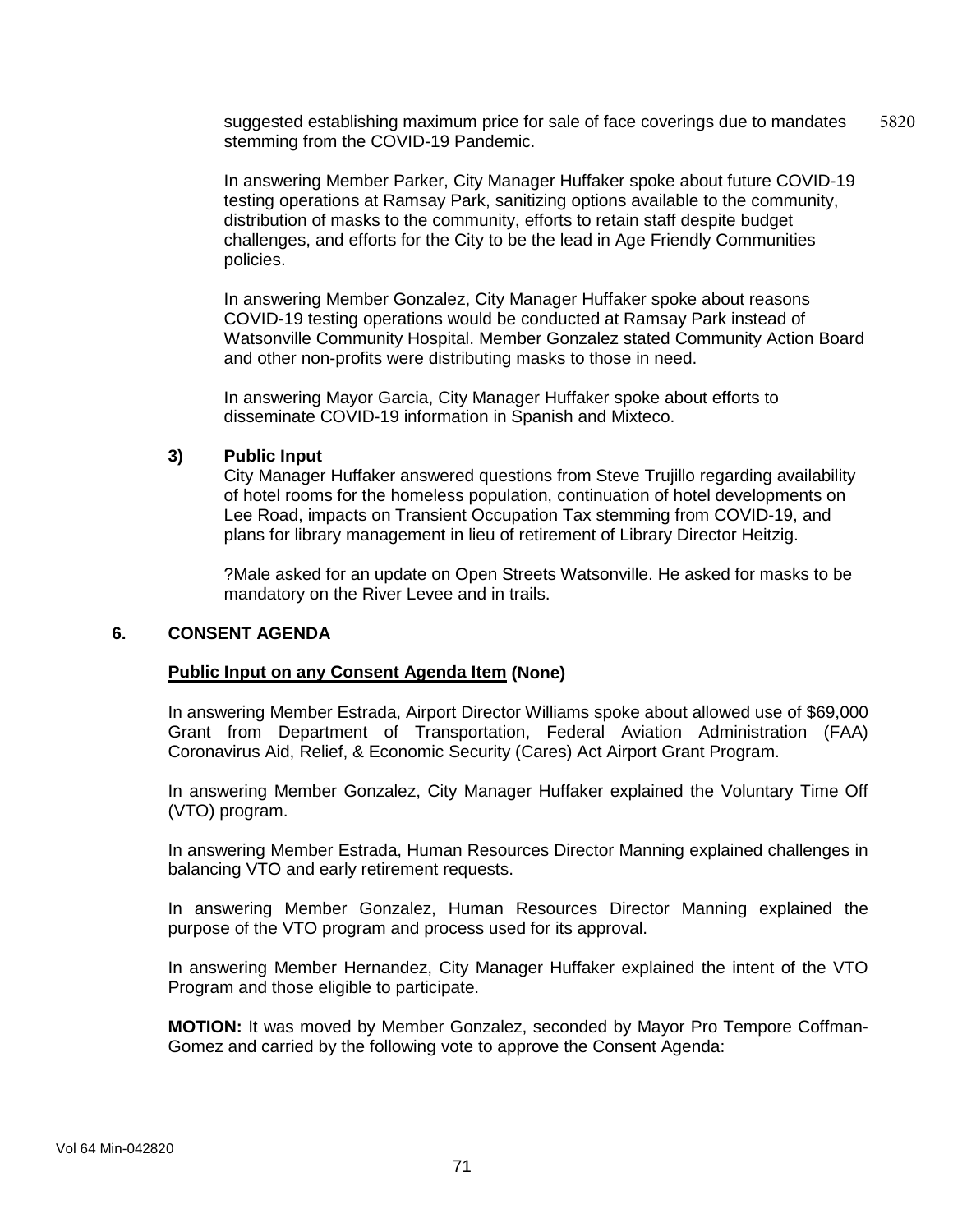AYES: MEMBERS: Coffman-Gomez, Estrada, Gonzalez, Hernandez, Hurst, Parker, García<br>None NOES: MEMBERS: ABSENT: MEMBERS: None

- **6**.**A. MOTION APPROVING MINUTES OF APRIL 14, 2020**
- **6.B. RESOLUTION NO. 51-20 (CM):**

**RESOLUTION DIRECTING FILING OF 2020-21 ANNUAL ENGINEER'S REPORT FOR GONZALES STREET ALLEYWAY LANDSCAPING & LIGHTING MAINTENANCE ASSESSMENT DISTRICT NO. PK-94-1 (LLMAD)** 5099

- **6.C. RESOLUTION NO. 52-20 (CM): RESOLUTION DIRECTING FILING OF 2020-21 ANNUAL ENGINEER'S REPORT FOR BAY BREEZE SUBDIVISION LANDSCAPING & LIGHTING MAINTENANCE ASSESSMENT DISTRICT NO. PK-03-02 (LLMAD)** 5714
	- **6.D. RESOLUTION NO. 53-20 (CM):**
- **RESOLUTION DIRECTING FILING OF 2020-21 ANNUAL ENGINEER'S REPORT FOR VISTA MONTAÑA SUBDIVISION LANDSCAPING & LIGHTING MAINTENANCE ASSESSMENT DISTRICT NO. PK-03-03 (LLMAD)** 5714
- **6.E. RESOLUTION NO. 54-20 (CM): RESOLUTION ACCEPTING \$69,000 GRANT FROM DEPARTMENT OF TRANSPORTATION, FEDERAL AVIATION ADMINISTRATION (FAA) CORONAVIRUS**  5210
- **AID, RELIEF, & ECONOMIC SECURITY (CARES) ACT AIRPORT GRANT PROGRAM AS ECONOMIC RELIEF TO ELIGIBLE U.S. GENERAL AVIATION AIRPORTS IN RESPONSE TO THE COVID-19 PANDEMIC** 5820
	- **6.F. CONSIDERATION OF CONTINUATION OF CITY'S VOLUNTARY TIME OFF PROGRAM & EARLY RETIREMENT INCENTIVES FOR ELIGIBLE EMPLOYEES**
- **1) RESOLUTION NO. 55-20 (CM): RESOLUTION APPROVING CONTINUATION OF VOLUNTARY TIME OFF PROGRAM AVAILABLE TO PERMANENT/REGULAR EMPLOYEES THROUGH FISCAL YEAR 2020-2021** 4924
- **2) RESOLUTION NO. 56-20 (CM): RESOLUTION APPROVING THE CITY OF WATSONVILLE RETIREMENT INCENTIVE PROGRAM AVAILABLE TO EMPLOYEES FOR RETIREMENT DATES ON OR BEFORE AUGUST 1, 2020** 4933
	- **6.G. ORDINANCE NO. 1403-20 (CM):**
- **ORDINANCE REPLACING TITLE 3 CHAPTER 5 OF THE WATSONVILLE MUNICIPAL CODE ENTITLED PURCHASING PROCEDURE** 5056
	- **7. ITEMS REMOVED FROM CONSENT AGENDA (None)**
	- **8. PUBLIC HEARINGS, ORDINANCES, & APPEALS**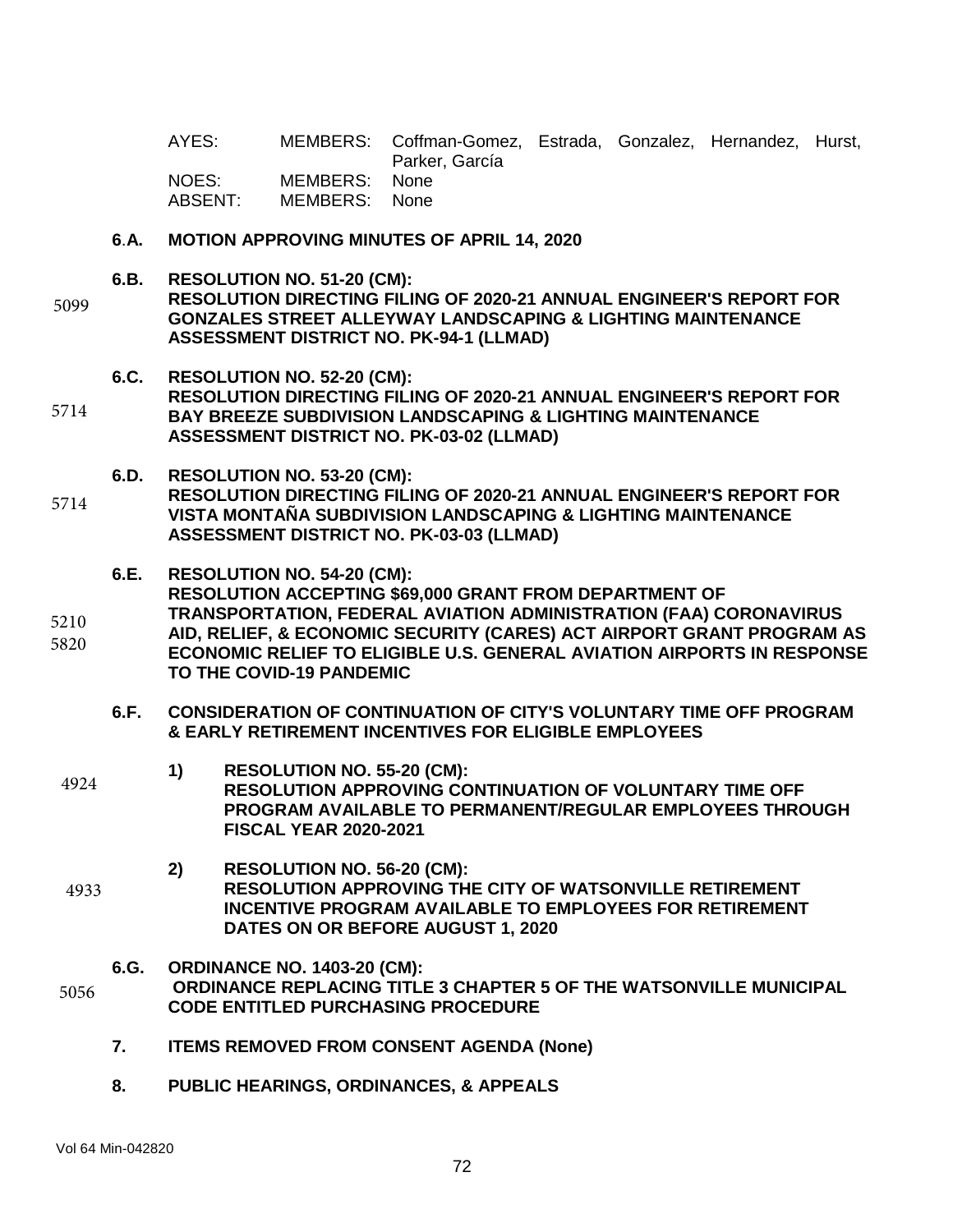**8.A. CONSIDERATION OF APPROVAL OF SUBSTANTIAL AMENDMENT TO THE COMMUNITY DEVELOPMENT BLOCK GRANT CONSOLIDATED PLAN/ANNUAL ACTION PLAN FOR FISCAL YEAR 2019-2020**

# **1) Staff Report**

The report was given by Housing Manager Landaverry.

#### **2) City Council Clarifying & Technical Questions**

Housing Manager Landaverry and City Manager Huffaker answered questions from Mayor Garcia regarding reasoning Project Elderly Care was not included in the food distribution program, potential for them to be included in the next round of funding, collaboration with El Pájaro Community Development Corporation to assist local businesses, support available for struggling businesses, assistance available to families in need of internet access, and outreach efforts to the community regarding CDBG funding plans.

5020

Housing Manager Landaverry and City Manager Huffaker answered questions from Member Estrada regarding priorities for CDBG funding allocations, collaboration with non-profit organizations to develop program funding guidelines, outreach efforts, and potential additional funding in the next fiscal year.

Member Gonzalez asked that any funding for businesses be granted in a fair and equitable manner.

Housing Manager Landaverry and City Manager Huffaker answered questions from Mayor Pro Tempore Coffman-Gomez regarding funding for the Second Harvest Food Bank and their service levels, Community Action Board funding and their service levels, reporting from non-profits on use of CDBG funds, capital improvement projects funded by CDBG funds, federal funding for cities not in initial rounds of federal funding, and lobbying efforts by the City to request federal relief funding.

In answering Member Gonzalez, Housing Manager Landaverry stated CDBG funding could be used for specific administrative purposes.

#### **3) Public Hearing**

Mayor García opened the public hearing.

Helen Ewan-Story and Paz Padilla, Community Action Board (CDBG), commended the City for collaborating with CAB for the housing assistance program.

Carmen Herrera-Mansir, El Pájaro Community Development Corporation (CDC), commended the City for efforts to assist the most vulnerable members of the community. She spoke about El Pájaro CDC's work and commitment to assist local businesses.

After checking if anyone in the teleconference wanted to speak, and hearing none, Mayor García closed the public hearing.

**4) MOTION**: It was moved by Member Gonzalez, seconded by Member Hernandez and carried by the following vote to approve the following resolution: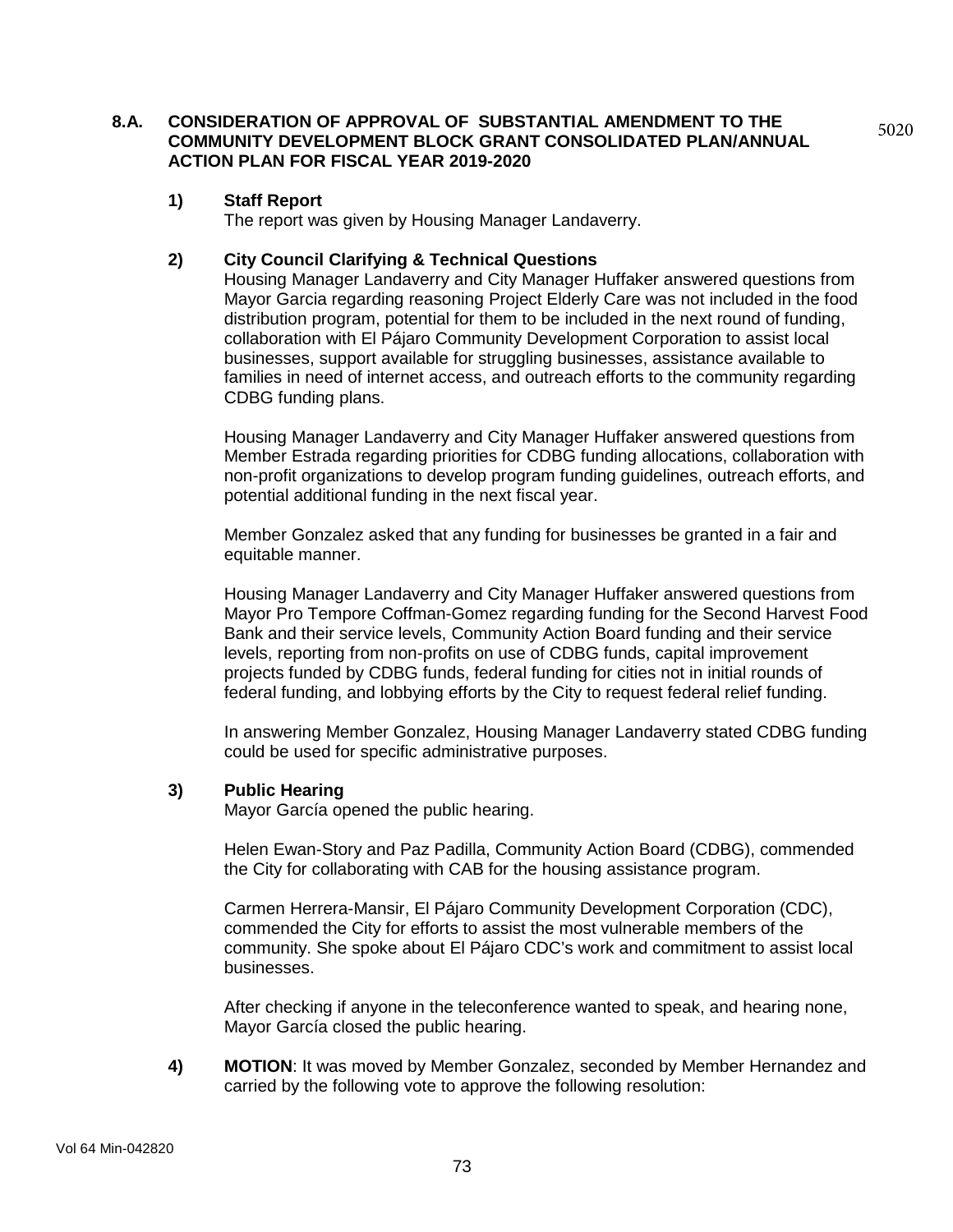# **RESOLUTION NO. 57-20 (CM): RESOLUTION APPROVING THE CITY OF WATSONVILLE SUBSTANTIAL AMENDMENTS TO THE FIVE YEAR COMMUNITY DEVELOPMENT BLOCK GRANT ("CDBG") CONSOLIDATED PLAN FOR JULY 1, 2015, THROUGH JUNE 30, 2019, WHICH INCLUDES THE 2019-2020 ANNUAL ACTION PLAN**

AYES: MEMBERS: Coffman-Gomez, Estrada, Gonzalez, Hernandez, Hurst, Parker, García NOES: MEMBERS: None<br>ABSENT: MEMBERS: None MEMBERS:

#### **5) City Council Deliberation on Motion**

Member Hurst stated El Pajaro CDC, CAB, and Second Harvest Food Bank served the community and those beyond city limits.

Member Gonzalez stated the City's commitment to expanding assistance and creating guidelines that assists the vast majority of those in need.

# **9. EMERGENCY ITEMS ADDED TO AGENDA**

**MOTION**: It was moved by Member Gonzalez, seconded by Member Parker to add Item 9.A. to the agenda as an emergency item, and carried by the following vote:

| AYES:   |          | MEMBERS: Coffman-Gomez, Estrada, Gonzalez, Hernandez,<br>Hurst, Parker, García |
|---------|----------|--------------------------------------------------------------------------------|
| NOES:   | MEMBERS: | None.                                                                          |
| ABSENT: | MEMBERS: | None.                                                                          |

#### **9.A. CONSIDERATION OF RESOLUTION AUTHORIZING SUBMITTAL OF APPLICATION FOR \$200,000 TO THE BAY AREA COUNCIL FOUNDATION FOR THE CALIFORNIA RESILIENCE CHALLENGE FOR GREEN INFRASTRUCTURE IMPLEMENTATION CLIMATE RESILIENCE CHALLENGE GRANT**

5797

5020

#### **1) Staff Report**

The report was given by City Attorney Smith and Senior Utilities Engineer McCloud.

#### **2) City Council Clarifying & Technical Questions**

In answering Mayor Pro Tempore Coffman-Gomez, Senior Utilities Engineer McCloud spoke about how the proposed grant was complimentary to the Climate Action Plan and timeline for grant award.

Member Hurst spoke about the importance of preparing projects despite lack of funding and seeking grant opportunities to advance those projects.

# **3) Public Input (None)**

**4) MOTION**: It was moved by Member Parker, seconded by Mayor Pro Tempore Coffman-Gomez and carried by the following vote to approve the following resolution: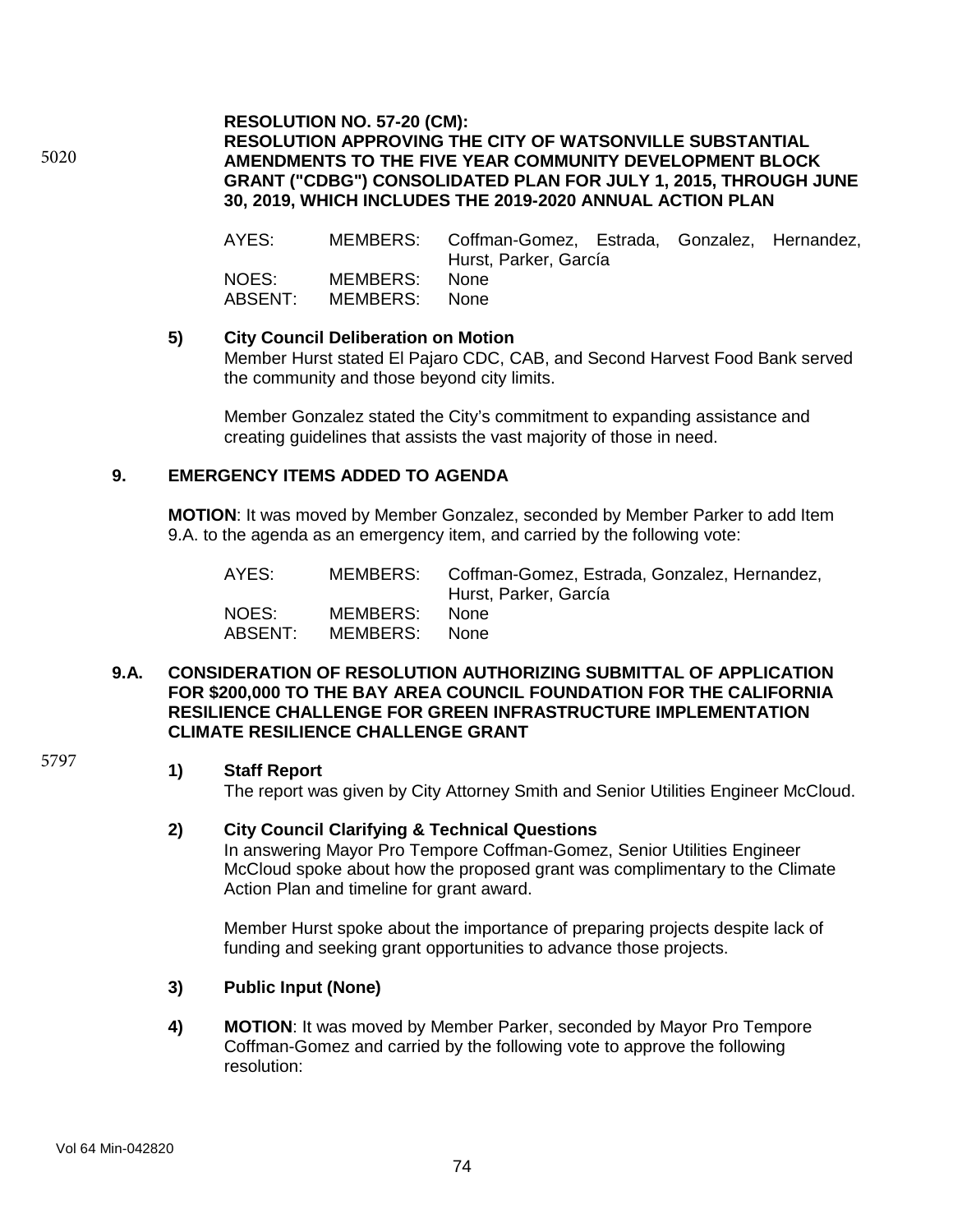**RESOLUTION NO. 58-20 (CM):**

**A RESOLUTION OF THE CITY COUNCIL OF THE CITY OF WATSONVILLE AUTHORIZING AND DIRECTING THE CITY MANAGER, ON BEHALF OF THE CITY OF WATSONVILLE, TO SUBMIT AN APPLICATION FOR \$200,000 TO THE BAY AREA COUNCIL FOUNDATION FOR THE CALIFORNIA RESILIENCE CHALLENGE, AND IF AWARDED, TO NEGOTIATE, EXECUTE AND SUBMIT ALL DOCUMENTS INCLUDING, BUT NOT LIMITED TO APPLICATIONS, AGREEMENTS, PAYMENT REQUESTS AND SO ON, WHICH MAY BE NECESSARY FOR THE CITY OF WATSONVILLE GREEN INFRASTRUCTURE IMPLEMENTATION CLIMATE RESILIENCE CHALLENGE GRANT; AND APPROPRIATING SUCH FUNDS TO THE SPECIAL GRANTS FUND**

5797

| AYES:            |                           | MEMBERS: Coffman-Gomez, Estrada, Gonzalez, Hernandez,<br>Hurst, Parker, García |
|------------------|---------------------------|--------------------------------------------------------------------------------|
| NOES:<br>ABSENT: | MEMBERS:<br>MEMBERS: None | – None                                                                         |

#### **5) City Council Deliberation on Motion (None)**

#### **10. REQUESTS & SCHEDULING FUTURE AGENDA ITEMS**

Member Parker requested a resolution establishing a daily celebration at 7:30 p.m. for essential workers in the form of whooping, clapping, and banging pots from outside residences.

Member Hurst requested an item at a future agenda to discuss the Santa Cruz County Regional Transportation Commission's Rail Trail.

Mayor García requested a resolution asking that Governor Newsom repeal inability to levy higher tax on sugary beverages.

Member Parker asked for an item at a future agenda to discuss implementation of Age Friendly Communities policy.

Member Gonzalez asked for an item at a future agenda to review the Unjust Evictions Ordinance.

#### **11. ADJOURNMENT**

The meeting adjourned at 3:27 p.m.

# **3:35 p.m.**

#### **12. CLOSED SESSION**

**(City Council Conference Room, 275 Main Street, 4th Floor)**

- **(a) Public Comments regarding the Closed Session agenda were accepted by the City Council at that time.**
- **(b) Closed Session Announcement The City Council recessed the regular Council Meeting to discuss those items listed on the Closed Session Statement attached to the Agenda.**